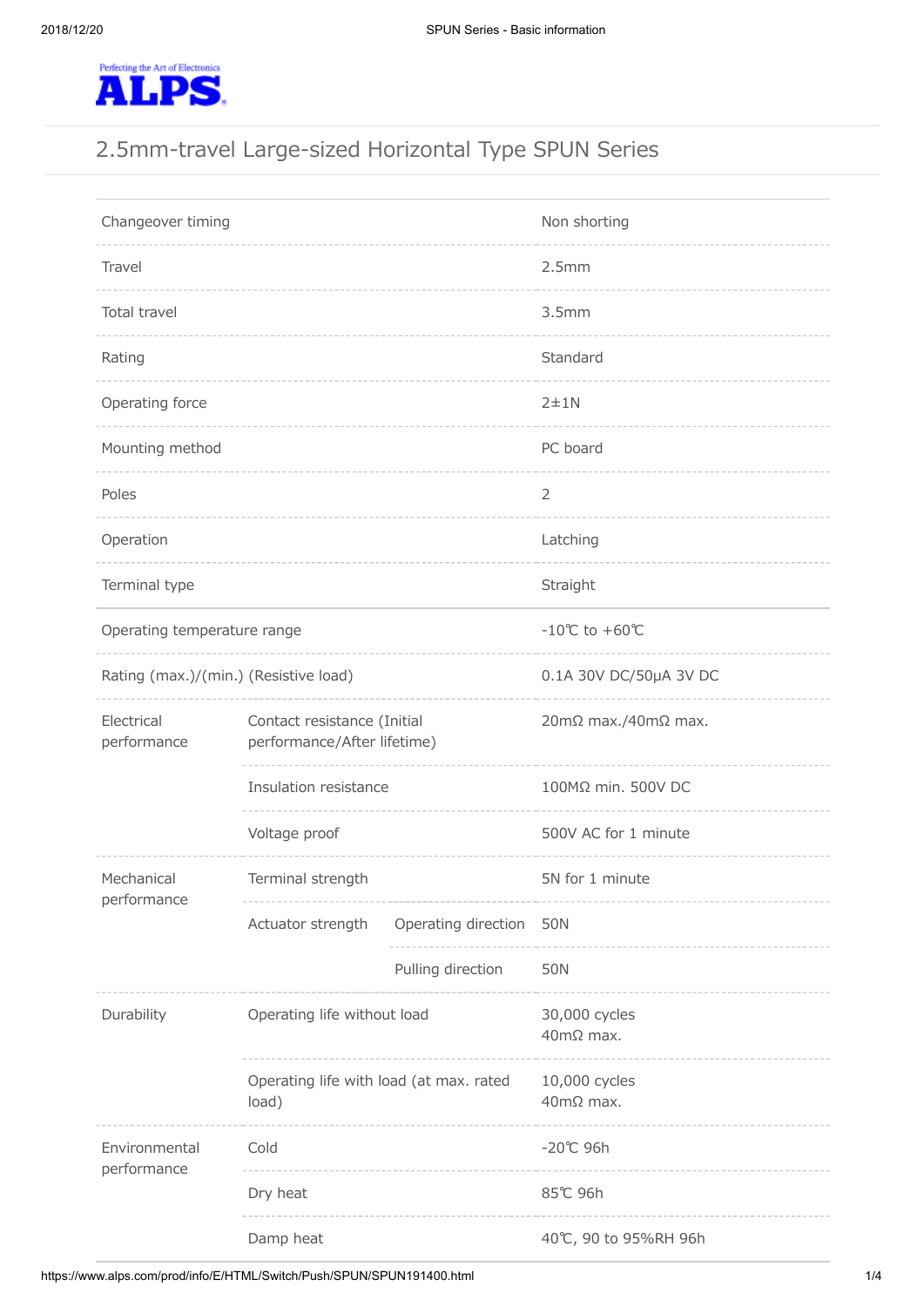| Minimum order unit (pcs.) | Japan  | 250   |
|---------------------------|--------|-------|
|                           | Export | 1,250 |

## Dimensions



## Mounting Hole Dimensions



Viewed from direction A in the dimensions.

## Actuator Configuration at Front Edge

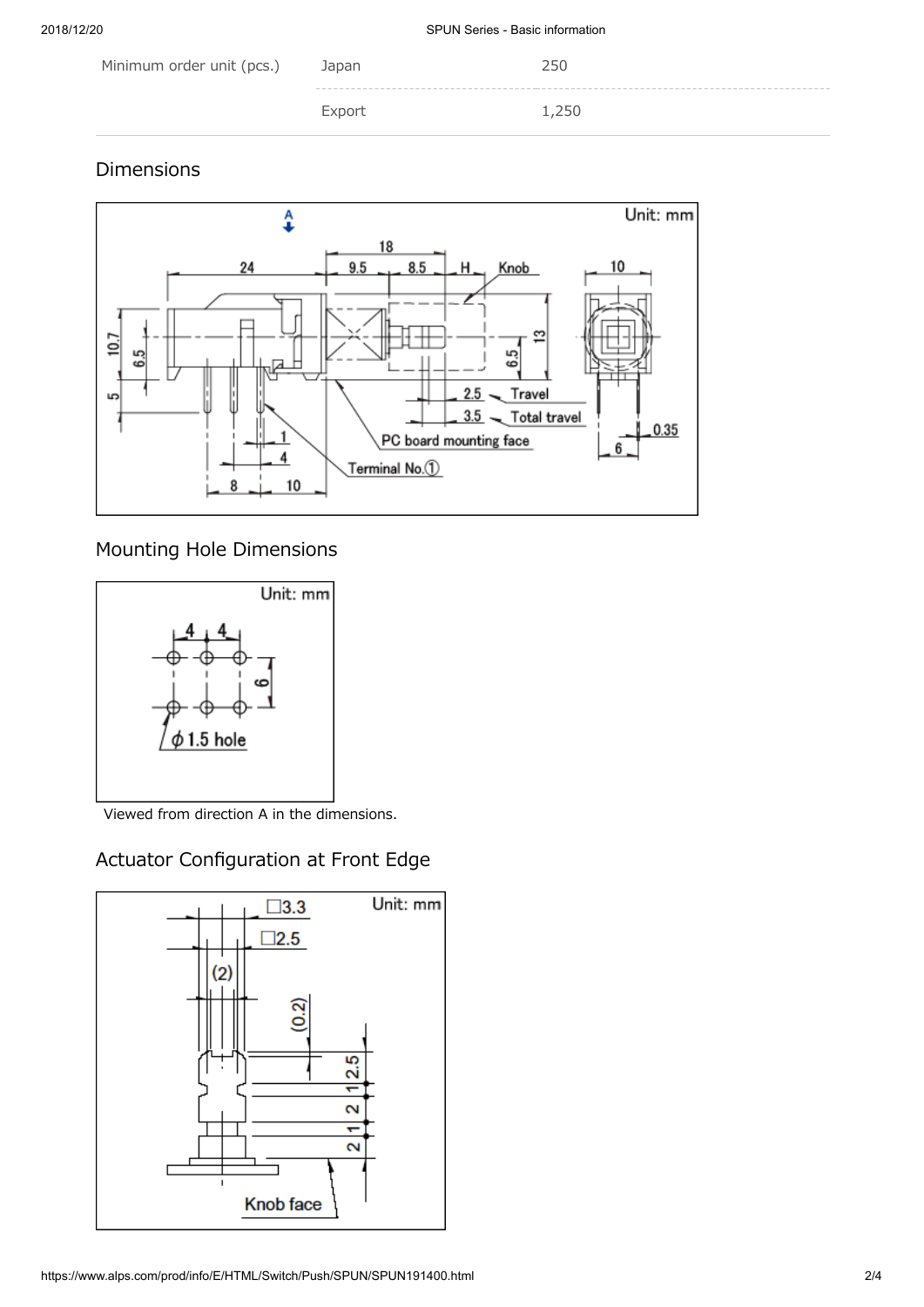### Circuit Diagram



## Packing Specifications

#### **Bulk**

| Number of packages 1 case / Japan<br>(pcs.) |                                  | 250         |
|---------------------------------------------|----------------------------------|-------------|
|                                             | 1 case $/$ export<br>packing     | 1,250       |
|                                             | Export package measurements (mm) | 400×270×290 |

## Soldering Conditions

| <b>Reference for Dip Soldering</b>  |                        |                       |
|-------------------------------------|------------------------|-----------------------|
| Items                               | Preheating temperature | $100^{\circ}$ C max.  |
|                                     | Preheating time        | $60s$ max.            |
| Dip soldering                       | Soldering temperature  | $260 \pm 5^{\circ}$ C |
|                                     | Duration of immersion  | 10±1s                 |
| <b>Reference for Hand Soldering</b> |                        |                       |
| Soldering temperature               |                        | $350 \pm 5^{\circ}$ C |

| <b>SUIDELING CONFIDENTIAL</b> | ししエリし    |
|-------------------------------|----------|
|                               |          |
| Soldering time                | $3+1/0s$ |

## Products Line of Knob